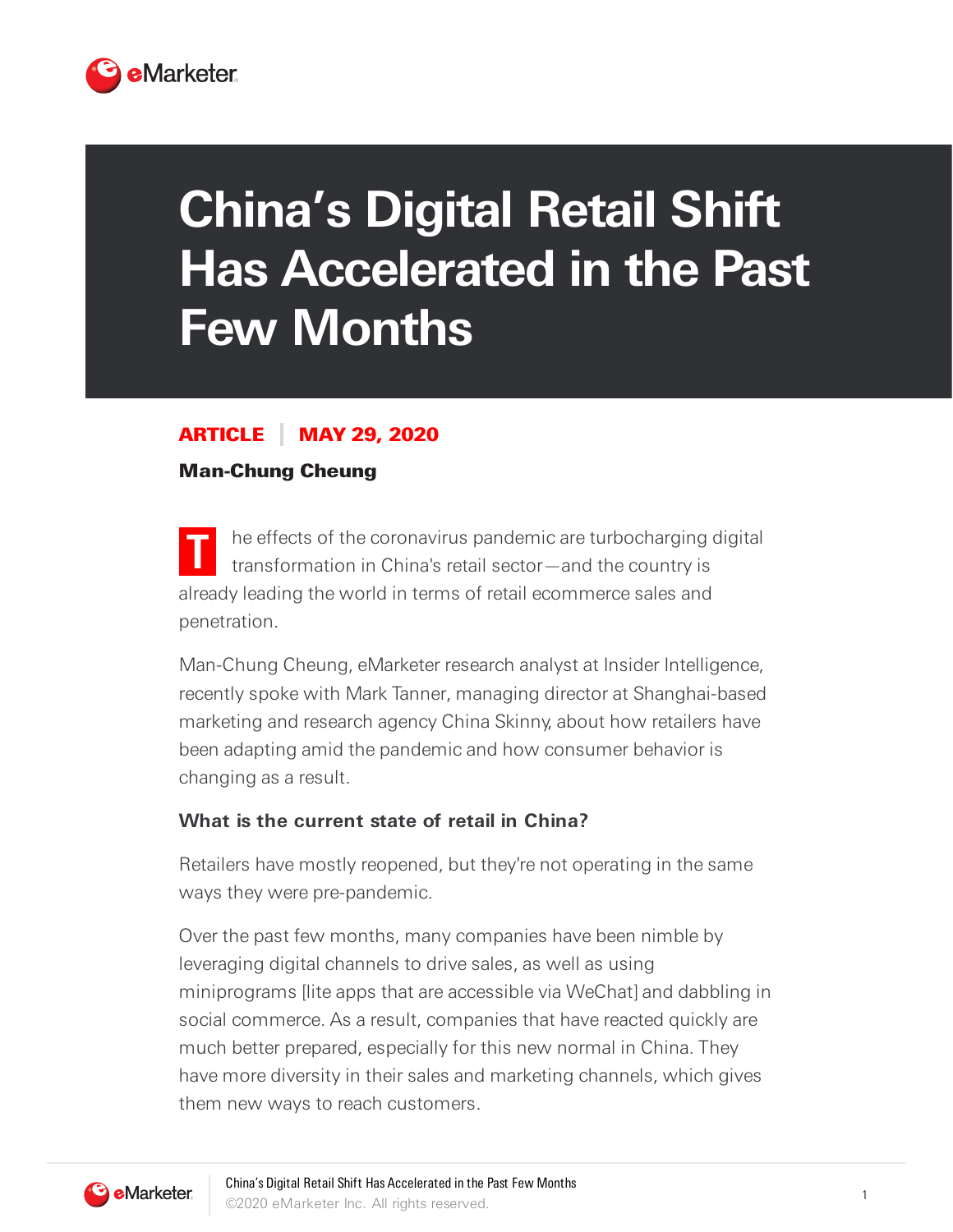A good example is Bestseller, an independent, privately owned Danish fashion brand. It had been focused on brick-and-mortar and did well in lower-tier cities. Obviously, it wasn't getting traffic to its stores, so the company launched a miniprogram to sell its products. Then, its staff members were told to get out there and push the miniprogram with their networks, friends and families. And while it didn't compensate for a loss in sales, the brand was selling more through its miniprogram than through its physical retail locations during the lowest periods when people were sheltering in place. Now as restrictions begin to lift, Bestseller also has this new retail channel that it never had before.

There will be some retailers that won't get through this. They haven't adapted. And as a result, we'll get the Alibabas and Tencents of the world swooping in and possibly getting some new retail acquisition. They've already been doing it by buying up a lot of physical retailers but now is a really good time to strike, because they have been impacted less than anyone during the pandemic.

### **Do you see consumers continuing to choose ecommerce, even after more stores begin to reopen?**

Yes, if you look at ecommerce as a whole, growth was flattening out from a user perspective. Millennials were already shopping online, and it was difficult to get older consumers to shop that way.

But with the lockdown, we're seeing people in China who have never bought products online before using ecommerce. If you look at the share of online shoppers, those over age 30 accounted for 49% prior to the outbreak, and by the end of February that figure grew to 60%. Similarly, lower-tier cities accounted for 57% of online shoppers, and that figure went up to 69%. Some of them will go back to their traditional shops, but you'll get some who will say, "Ecommerce isn't bad, we'll keep using it." I think most of them will keep using it for some things.

And we're not just seeing a more diverse set of consumers shopping online; the way they're shopping is also changing. In the past, everyone would go to Alibaba, JD.com or Taobao. Now you have consumers shopping via social networks, and we'll continue to see a real spike in social commerce.